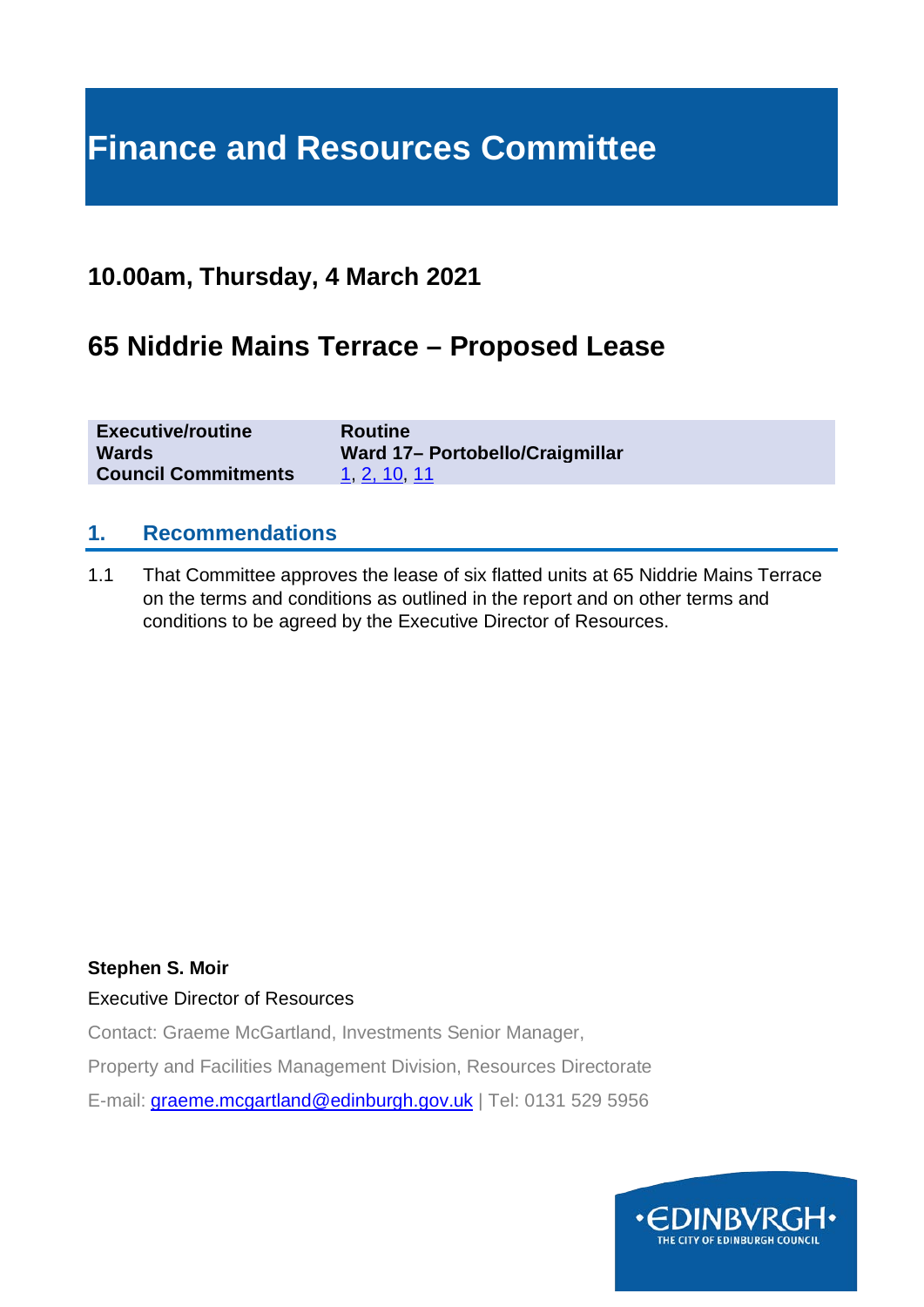**Report**

# **65 Niddrie Mains Terrace – Proposed Lease**

#### **2. Executive Summary**

2.1 The Council completed the sale of the property at 65 Niddrie Mains Terrace to LAR Housing Trust. The Council has agreed to lease the renovated flats for a 10-year term through the Health and Social Care Partnership to provide accommodation for adults with learning disabilities. This report seeks approval to lease the property from LAR Housing Trust, on the terms and conditions outlined in the report.

#### **3. Background**

- 3.1 The property at 65 Niddrie Mains Terrace is a detached block consisting of 5 flats and an office, formally used as a Day Service Hub. It was vacated several years ago and needs complete renovation to bring it back into use.
- 3.2 LAR housing Trust (LAR) has been in discussion with Council officers to identify projects which would provide the charity with additional homes in Edinburgh. Working with officers in Housing and Health and Social Care Partnership, the opportunity for the purchase of the property at Niddrie Mains Terrace was identified.
- 3.3 On 5 March 2020, the Finance and Resources Committee approved the disposal of 65 Niddrie Mains Terrace to LAR Housing Trust for £144,000 noting that almost £0.5m was required to bring the properties back into beneficial use.
- 3.4 The report noted the intention for the Council, through the Health and Social Care Partnership (H&SCP), to take a 10-year lease of the flats once the renovation works are complete. The renovation works are expected to complete during April and the purpose of this report is to approve the terms and conditions for the 10-year lease to H&SCP.

#### **4. Main report**

- 4.1 The following terms have been provisionally agreed:
	- Subjects 6 x 2-bedroom flats at 65 Niddrie Mains Terrace;
	- Tenant: City of Edinburgh Council (Health & Social Care Partnership);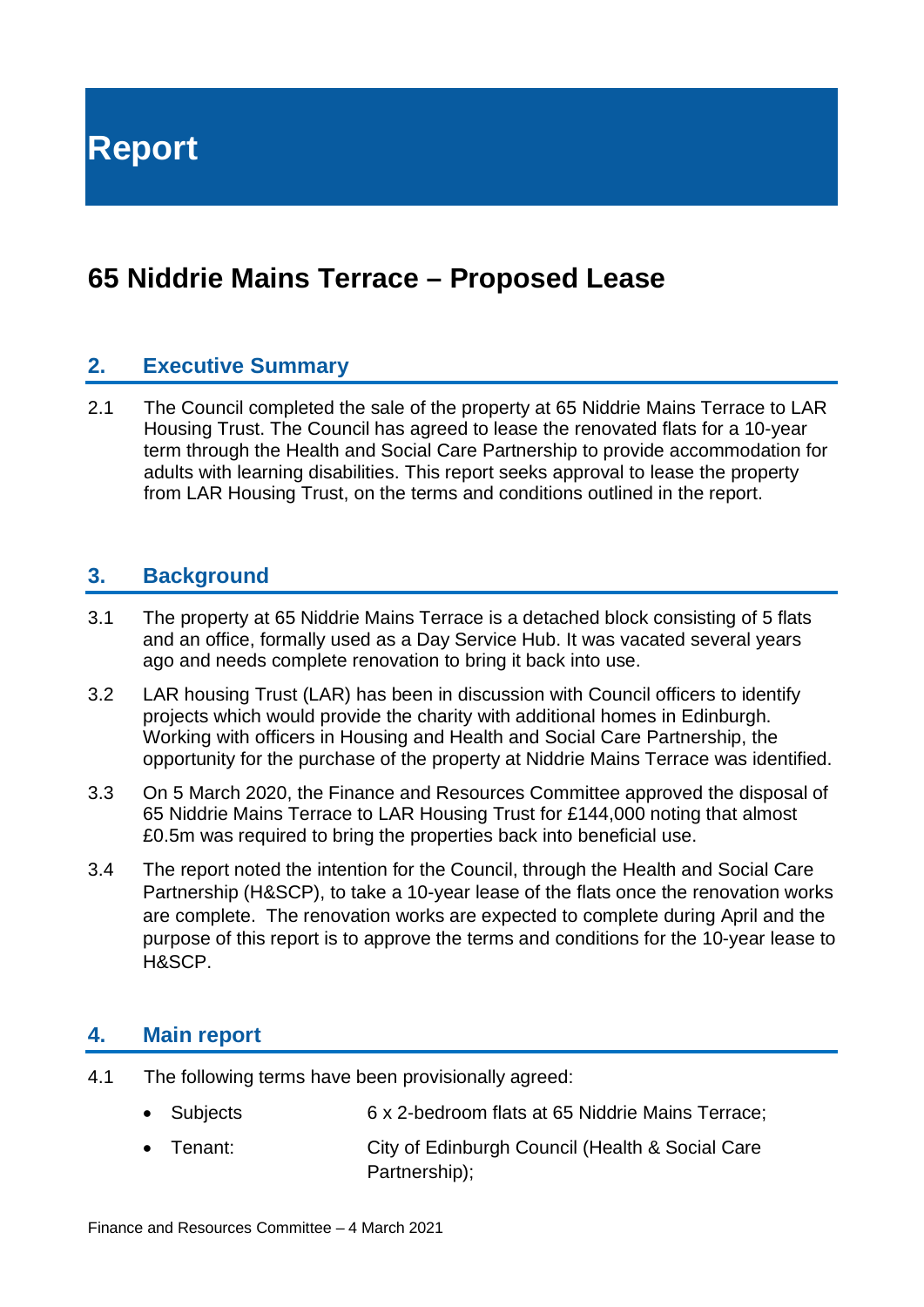- Lease: 10 years from date of entry;
- Break Option: The Council, as tenant, will have the right to terminate the lease at any time during the term on serving 3 months' notice;
- Rent: £46,800 per annum;
- Rent Review: Annual rent increase in line with RPI;
- Repair: LAR responsible for all repairs to the building (other than damage caused by CEC tenants);
- Repairs: Tenant full repairing and insuring obligation;
- Costs: Each party liable for their own costs;
- 4.2 The lease will complete when officers in the H&SCP ensure that the specification meets the needs of adults with learning disabilities. Thereafter, occupiers for the property will be identified.
- 4.3 Should the break option be implemented by the Council the flats will revert to midmarket rent.

### **5. Next Steps**

5.1 Following approval of the terms, the lease will be agreed to commence when the works have been completed to the satisfaction of the Council.

#### **6. Financial impact**

6.1 A rent of £46,800 per annum, rising annually in line with RPI, will be funded by the Health and Social Care Partnership

### **7. Stakeholder/Community Impact**

7.1 Ward members have been made aware of the recommendations of the report.

#### **8. Background reading/external references**

8.1 Report to Finance and Resources Committee - 5 March 2020 – 65 Niddrie Mains Terrace – [Proposed Disposal](https://democracy.edinburgh.gov.uk/documents/s14826/8.4%20-%2065%20Niddrie%20Mains%20Terrace%20Proposed%20Disposal.pdf)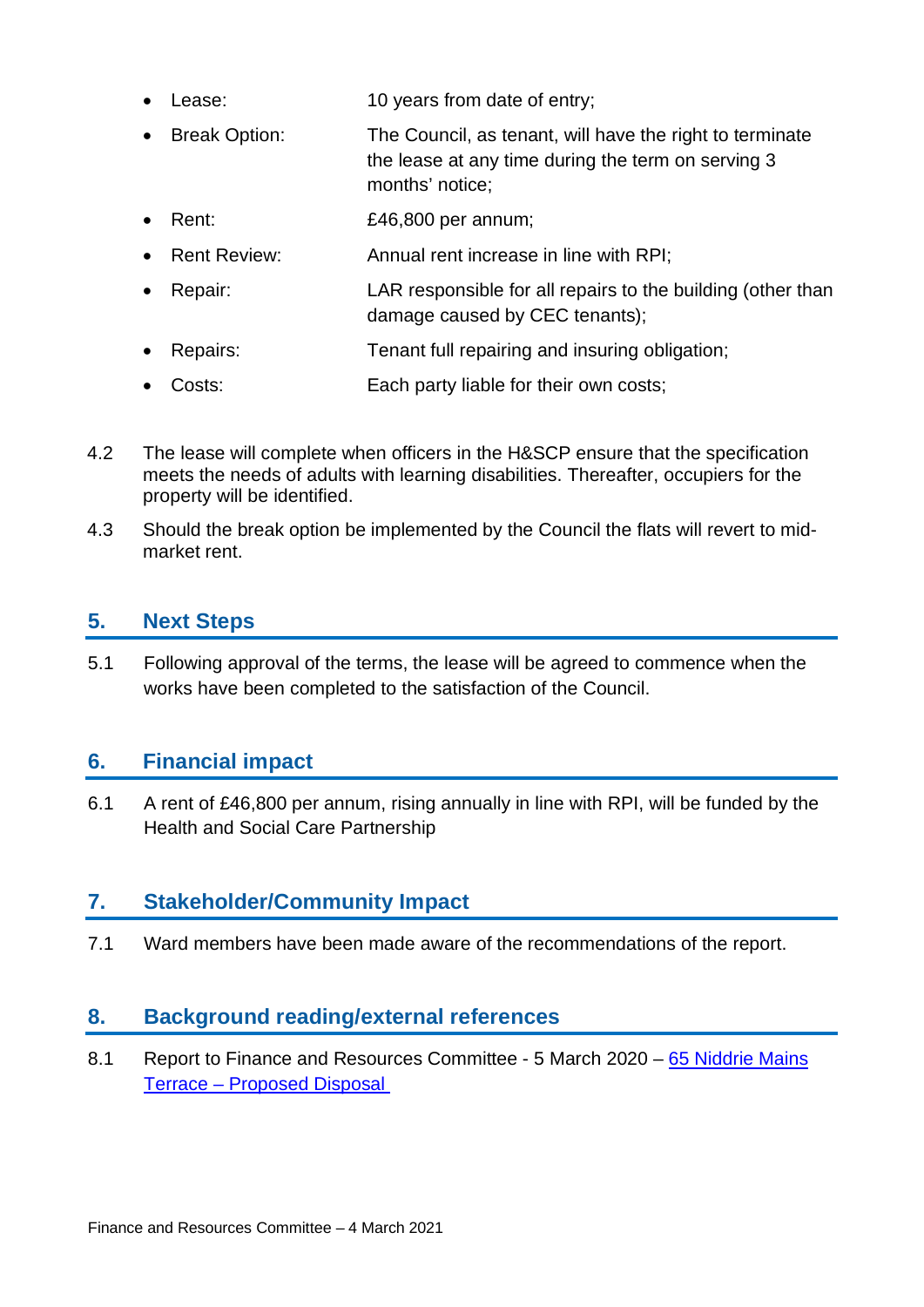# **9. Appendices**

9.1 Appendix 1 – Location Plan